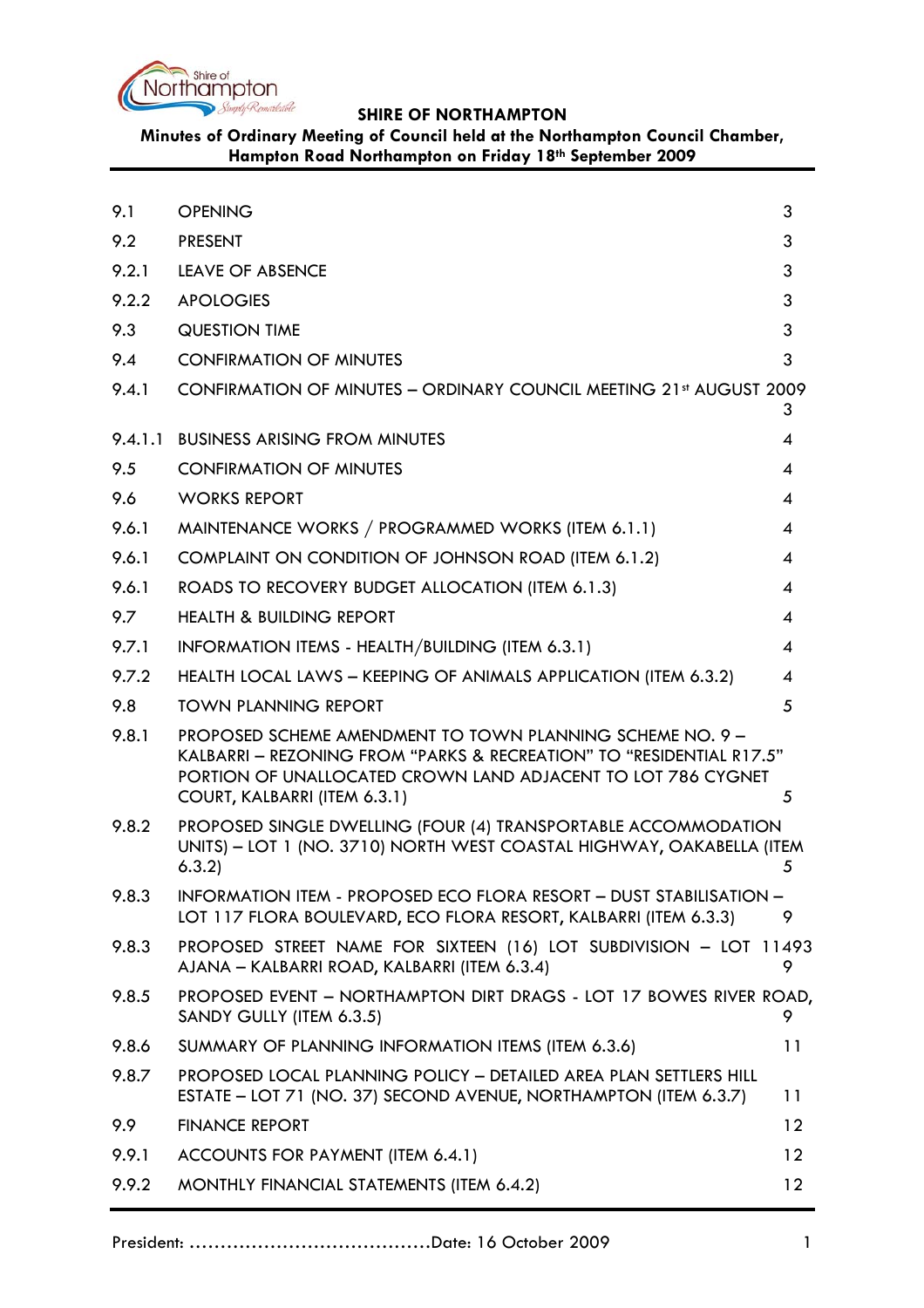

**Minutes of Ordinary Meeting of Council held at the Northampton Council Chamber, Hampton Road Northampton on Friday 18th September 2009**

| 9.9.3  | YOUTH DEVELOPMENT OFFICER - KALBARRI (ITEM 6.4.3)                                                                                   | 12      |
|--------|-------------------------------------------------------------------------------------------------------------------------------------|---------|
| 9.10   | <b>ADMINISTRATION AND CORPORATE REPORT</b>                                                                                          | 12      |
| 9.10.1 | SPECIAL MEETING - SWEARING IN OF NEW COUNCILLORS, ELECTION OF<br>PRESIDENT, DEPUTY PRESIDENT AND MEMBERS OF COMMITTEES (ITEM 6.5.1) | 12      |
| 9.10.2 | TENDER 7/2009 - KALBARRI OVAL REDEVELOPMENT (ITEM 6.5.2)                                                                            | 13      |
| 9.10.3 | PURCHASE OF COUNCIL LAND FOR CEO RESIDENCE (ITEM 6.5.3)                                                                             | 13      |
| 9.10.4 | HORROCKS BEACH FORESHORE EROSION (ITEM 6.5.4)                                                                                       | 14      |
| 9.10.5 | LONG VEHICLE TRUCK COMBINATION PERMITS (ITEM 6.5.5)                                                                                 | 14      |
| 9.10.6 | MID WEST TOP STUDENT AWARDS (ITEM 6.5.6)                                                                                            | 15      |
| 9.10.7 | ILLEGAL STRUCTURES - RESERVE 12996 (ITEM 6.5.7)                                                                                     | 15      |
| 9.10.8 | DISPLAY FLAGS - NORTHAMPTON CARAVAN PARK (ITEM 6.5.8)                                                                               | 15      |
| 9.10.9 | REQUEST FOR FINANCIAL SUPPORT (ITEM 6.5.9)                                                                                          | 16      |
| 9.11   | PRESIDENTS REPORT                                                                                                                   | 16      |
| 9.12   | <b>COUNCILLORS REPORT</b>                                                                                                           | 16      |
| 9.12.1 | <b>CR L PARKER</b>                                                                                                                  | 16      |
| 9.12.2 | <b>CRALINK</b>                                                                                                                      | 16      |
| 9.12.3 | <b>CR P GLIDDON</b>                                                                                                                 | 16      |
| 9.13   | <b>INFORMATION BULLETIN</b>                                                                                                         | 16      |
| 9.14   | <b>NEW ITEMS OF BUSINESS</b>                                                                                                        | 17      |
| 9.14.1 | CR E SIMKIN - STATUS REPORT                                                                                                         | 17      |
| 9.15   | <b>NEXT MEETING OF COUNCIL</b>                                                                                                      | $17 \,$ |
| 9.16   | <b>CLOSURE</b>                                                                                                                      | 17      |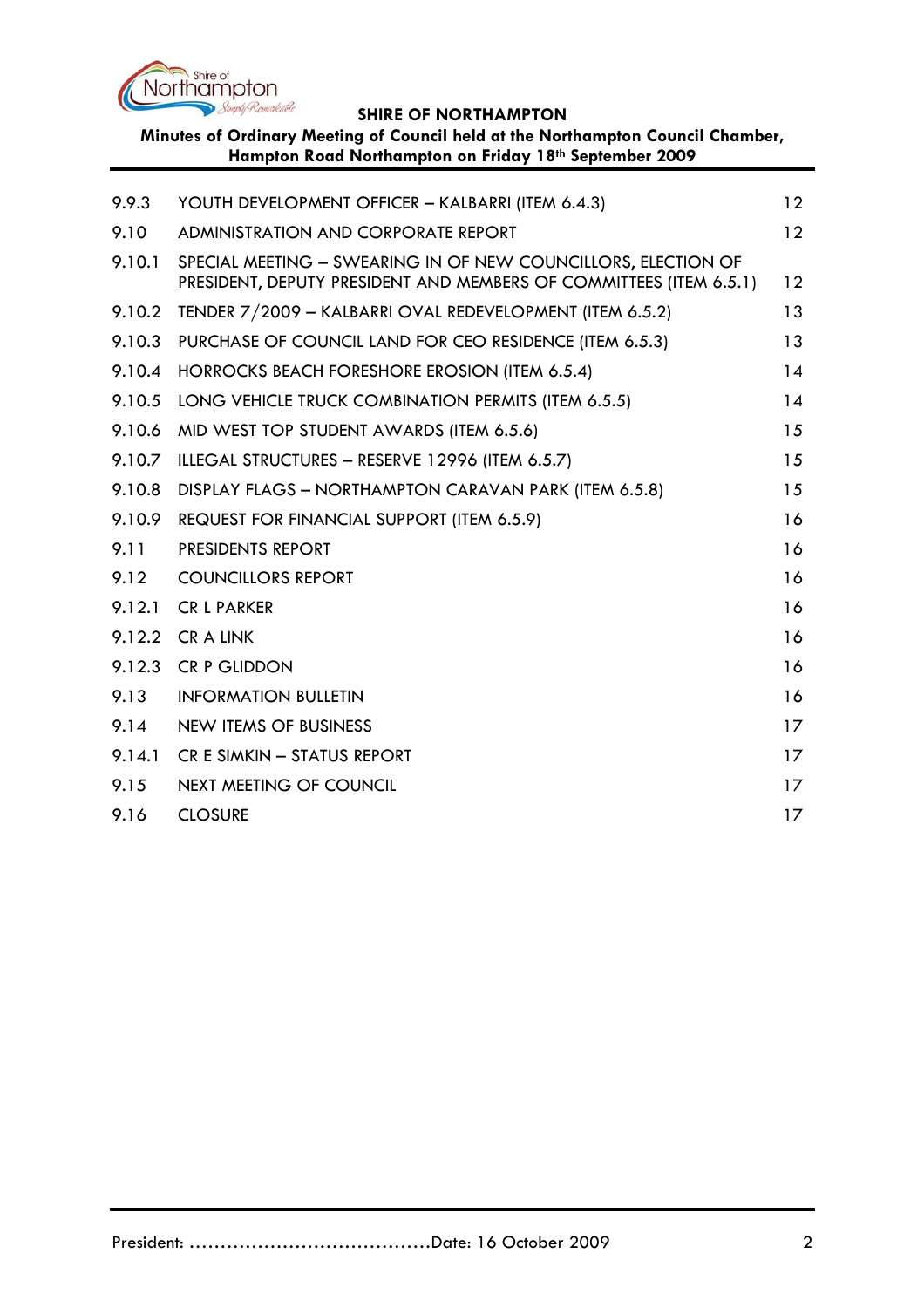<span id="page-2-0"></span>

**Minutes of Ordinary Meeting of Council held at the Northampton Council Chamber, Hampton Road Northampton on Friday 18th September 2009**

#### **9.1 OPENING**

The President thanked all members present for their attendance and declared the meeting open at 1.00pm.

#### **9.2 PRESENT**

| Cr G Parker<br>Cr O Simkin<br>Cr E Simkin<br>Cr A Link | President                           | Northampton Ward<br>Northampton Ward<br>Northampton Ward<br>Kalbarri Ward |
|--------------------------------------------------------|-------------------------------------|---------------------------------------------------------------------------|
| Cr P Gliddon                                           |                                     | Kalbarri Ward                                                             |
| Cr L Parker                                            |                                     | Kalbarri Ward                                                             |
| Cr R Allen                                             |                                     | Kalbarri Ward                                                             |
| Mr Garry Keeffe                                        | <b>Chief Executive Officer</b>      |                                                                           |
| Mr Jamie Criddle                                       | Deputy Chief Executive Officer      |                                                                           |
| <b>Mrs Hayley Williams</b>                             | <b>Principal Planner</b>            |                                                                           |
| Mr Glenn Bangay                                        | EHO/Building Surveyor               |                                                                           |
| Mr Tom Lachlan                                         | <b>Environmental Health Officer</b> |                                                                           |

**9.2.1 LEAVE OF ABSENCE** 

Nil.

#### **9.2.2 APOLOGIES**

| Cr G Wilson        | Deputy President | Northampton Ward |
|--------------------|------------------|------------------|
| Cr S Stock-Standen |                  | Northampton Ward |
| Cr V Maskrey       |                  | Northampton Ward |

#### **9.3 QUESTION TIME**

There were members of the public present but no questions were raised.

#### **9.4 CONFIRMATION OF MINUTES**

9.4.1 CONFIRMATION OF MINUTES - ORDINARY COUNCIL MEETING 21st AUGUST 2009

Moved Cr A LINK, seconded Cr E SIMKIN

That the minutes of the Ordinary Meeting of Council held on the 21st August 2009 be confirmed as a true and correct record subject to the following amendments:

- Minute 8.8.2 In the financial declaration change the word 'the' to 'then'.
- Minute 8.8.7 In the financial declaration change the word 'the' to 'then'.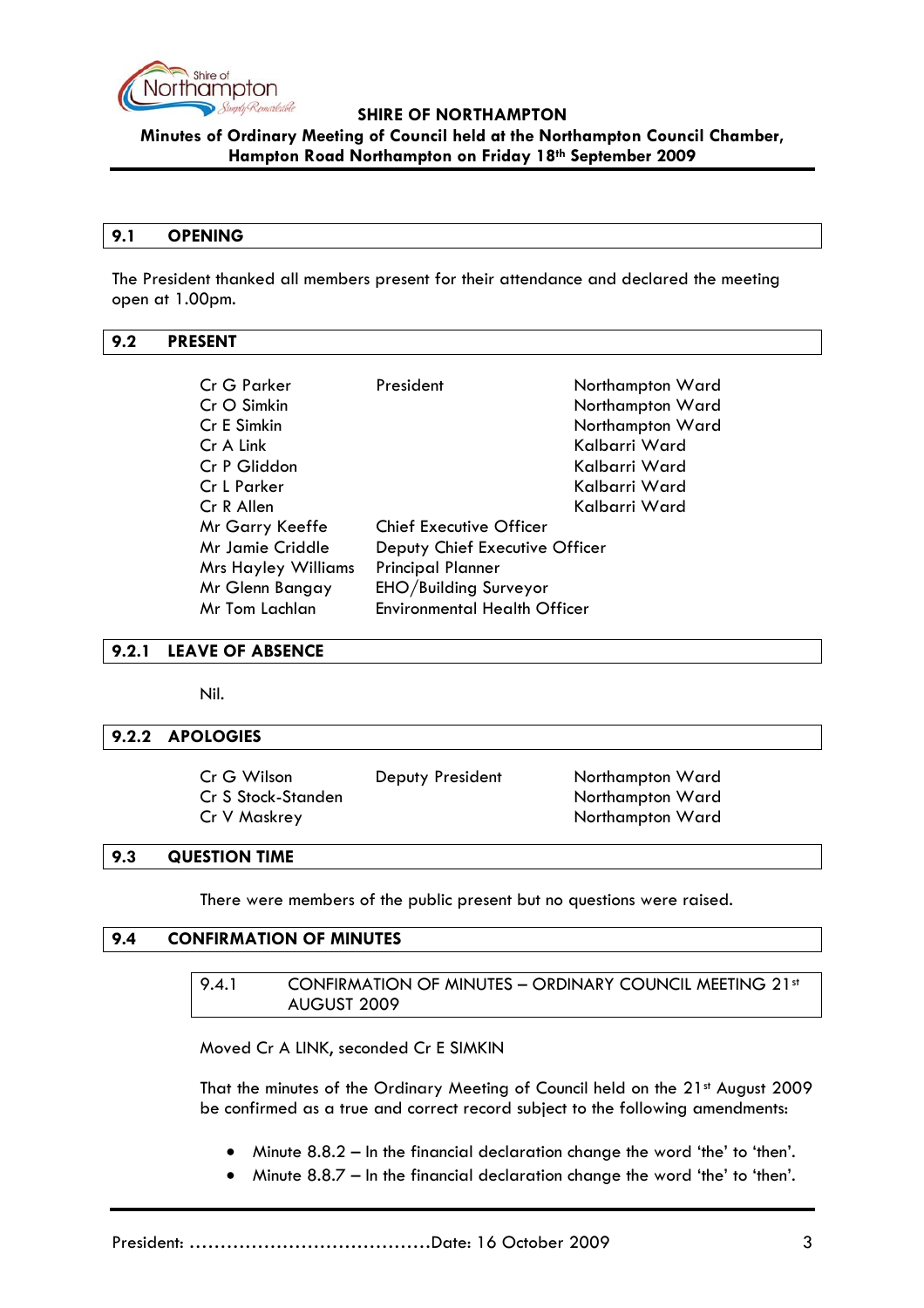<span id="page-3-0"></span>

# **Minutes of Ordinary Meeting of Council held at the Northampton Council Chamber, Hampton Road Northampton on Friday 18th September 2009**

- Minute 8.10.4 In the financial declaration change the word 'the' to 'then'.
- Minute  $8.10.4$  Change the voting from '6/0' to '5/0'.

CARRIED 7/0

Nil.

### **9.5 CONFIRMATION OF MINUTES**

Nil.

# **9.6 WORKS REPORT**

# 9.6.1 MAINTENANCE WORKS/PROGRAMMED WORKS (ITEM 6.1.1)

Noted.

9.6.2 COMPLAINT ON CONDITION OF JOHNSON ROAD (ITEM 6.1.2)

Noted.

9.6.3 ROADS TO RECOVERY BUDGET ALLOCATION (ITEM 6.1.3)

Moved Cr P GLIDDON, seconded Cr O SIMKIN,

That Council amend the 2009/2010 Budget by transferring the works for Bateman Street from the Roads to Recovery Budget to Council Own Resources Budget under Schedule 12, Road Construction.

CARRIED 7/0

# **9.7 HEALTH & BUILDING REPORT**

#### 9.7.1 INFORMATION ITEMS - HEALTH/BUILDING (ITEM 6.2.1)

Noted.

9.7.2 HEALTH LOCAL LAWS – KEEPING OF ANIMALS APPLICATION (ITEM 6.2.2)

Moved Cr R ALLEN, seconded Cr L PARKER

That Council grant approval for the keeping of one horse and up to twenty (20) sheep on lots 282 & 283 Wannerenooka Road, Northampton subject to the following conditions: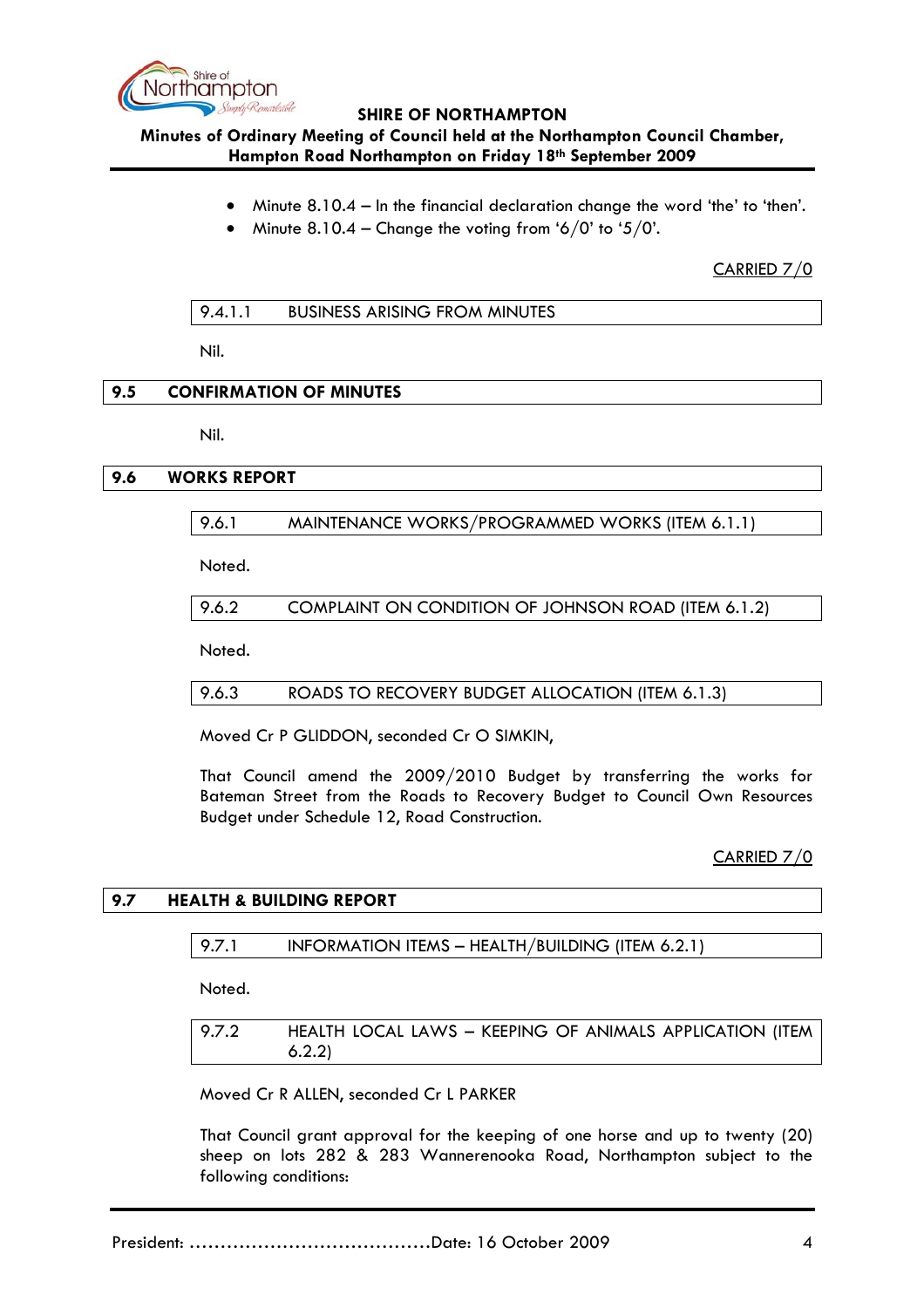<span id="page-4-0"></span>

**Minutes of Ordinary Meeting of Council held at the Northampton Council Chamber, Hampton Road Northampton on Friday 18th September 2009**

1. The sheep to be kept on the properties from the 1st April to the end of September each year or at the discretion of the CEO if dust becomes a problem with the adjoining properties.

CARRIED 7/0

The Principal EHO/Building Surveyor Mr Glenn Bangay and Environmental Health Officer Mr Tom Lachlan left the meeting at 1.12pm.

### **9.8 TOWN PLANNING REPORT**

## 9.8.1 PROPOSED SCHEME AMENDMENT TO TOWN PLANNING SCHEME NO. 9 – KALBARRI – REZONING FROM "PARKS & RECREATION" TO "RESIDENTIAL R17.5" PORTION OF UNALLOCATED CROWN LAND ADJACENT TO LOT 786 CYGNET COURT, KALBARRI (ITEM 6.3.1)

Moved Cr L PARKER, seconded Cr A LINK

That Council:

1. Defer consideration of the proposed Scheme Amendment to *Town Planning Scheme No. 9 - Kalbarri* for the rezoning of a portion of Unallocated Crown Land (UCL) adjacent to Lot 786 Cygnet Court, Kalbarri from "Parks and Recreation – Local Reserve" to "Residential R17.5" pending advice from the Department for Regional Development and Lands that the excision of the subject land from UCL and its conversion to freehold will be successful.

Advise the Department of Regional Development and Lands – State Land Services that it supports the proposed addition of UCL into freehold land as per Appendix 1 of Item 6.3.1 - Town Planning Report of 18 September, 2009.

CARRIED 7/0

# 9.8.2 PROPOSED SINGLE DWELLING (FOUR (4) TRANSPORTABLE ACCOMMODATION UNITS) – LOT 1 (NO. 3710) NORTH WEST COASTAL HIGHWAY, OAKABELLA (ITEM 6.3.2)

Moved Cr L PARKER, seconded Cr E SIMKIN

That Council REFUSE the Application for Planning Approval for a "Single House" to be constructed out of four (4) second hand transportable units (dongas) on Lot 1 (No. 3710) North West Coastal Highway, Oakabella for the following reasons:

1. The proposed development does not comply with Clause 7.4.1(a) of *Town Planning Scheme No. 6 – Northampton* in that the four (4) second hand transportable units (dongas) are not in the opinion of Council in a satisfactory condition for reasons outlined in Advice Note (i);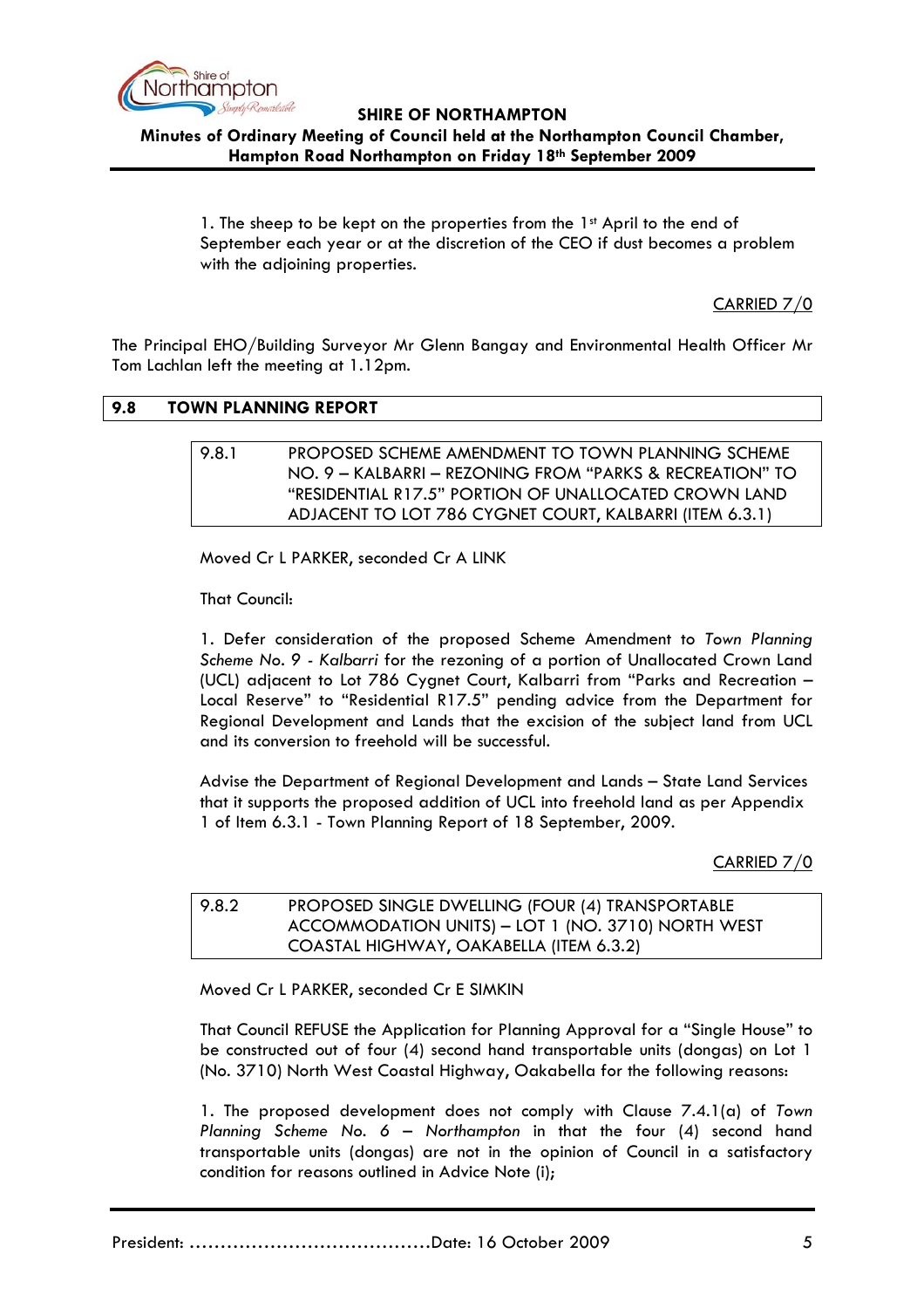

**Minutes of Ordinary Meeting of Council held at the Northampton Council Chamber, Hampton Road Northampton on Friday 18th September 2009**

2. The proposed development does not comply with Clause 7.4.1(b) of *Town Planning Scheme No. 6 – Northampton* in that the construction of a single house from four (4) second hand transportable units (dongas) will detrimentally affect the amenity of the area for reasons outlined in Advice Note (ii);

3. The proposed development does not comply with Clause 7.4.1(d) of Town Planning Scheme No. 6 – Northampton in that the construction of a single house from four (4) second hand transportable units (dongas) will not have a facade appropriate to that prevailing within the vicinity for reasons outlined in Advice Note (iii);

4. The proposed development will set an undesirable precedent which could be used to justify the construction of similar "single houses" as per Clause 7.4.1(d) of *Town Planning Scheme No. 6*, within the Moresby Precinct;

5. The proposed development does not meet the requirements of Clause 7.4.2 in that the units are considered to be of a box-shaped structure and do not meet all of the requirements set out in Clause 7.4.1 of Town Planning Scheme No. 6 – Northampton;

6. In accordance with Clause 10.3.2 of Town Planning Scheme No. 6 – Northampton, the proposed development of a "Single House" constructed from four (4) second hand transportable units (dongas) does not provide for orderly and proper planning of the locality due to:

a) The combination of four (4) structures of disparate construction and materials without a coherent explanation of how to unite them to create a uniform "Single House";

b) The development of a sub-standard building within a visually sensitive location;

c) The erection of the structures onsite without the prior approval of the local government and complete disregard to the Shire of Northampton's *Town Planning Scheme* provisions and 'Application Requirements' as set out in the *Relocated Buildings and Second Hand Cladding Materials Local Planning Policy* for transportable accommodation units.

7. In accordance with Clause 10.3.2 of Town Planning Scheme No. 6 – Northampton, the proposed development of a "Single House" constructed from four (4) second hand transportable units (dongas) does not preserve the amenity of the locality due to the reasons outlined in Advice Note (ii);

8. The proposed development does not comply with the *Shire of Northampton Local Planning Strategy* due to a key action of the Moresby Precinct requiring the implementation of the relevant recommendations of the *Moresby Ranges Management Strateg*y (2009) – refer to Item No. 10;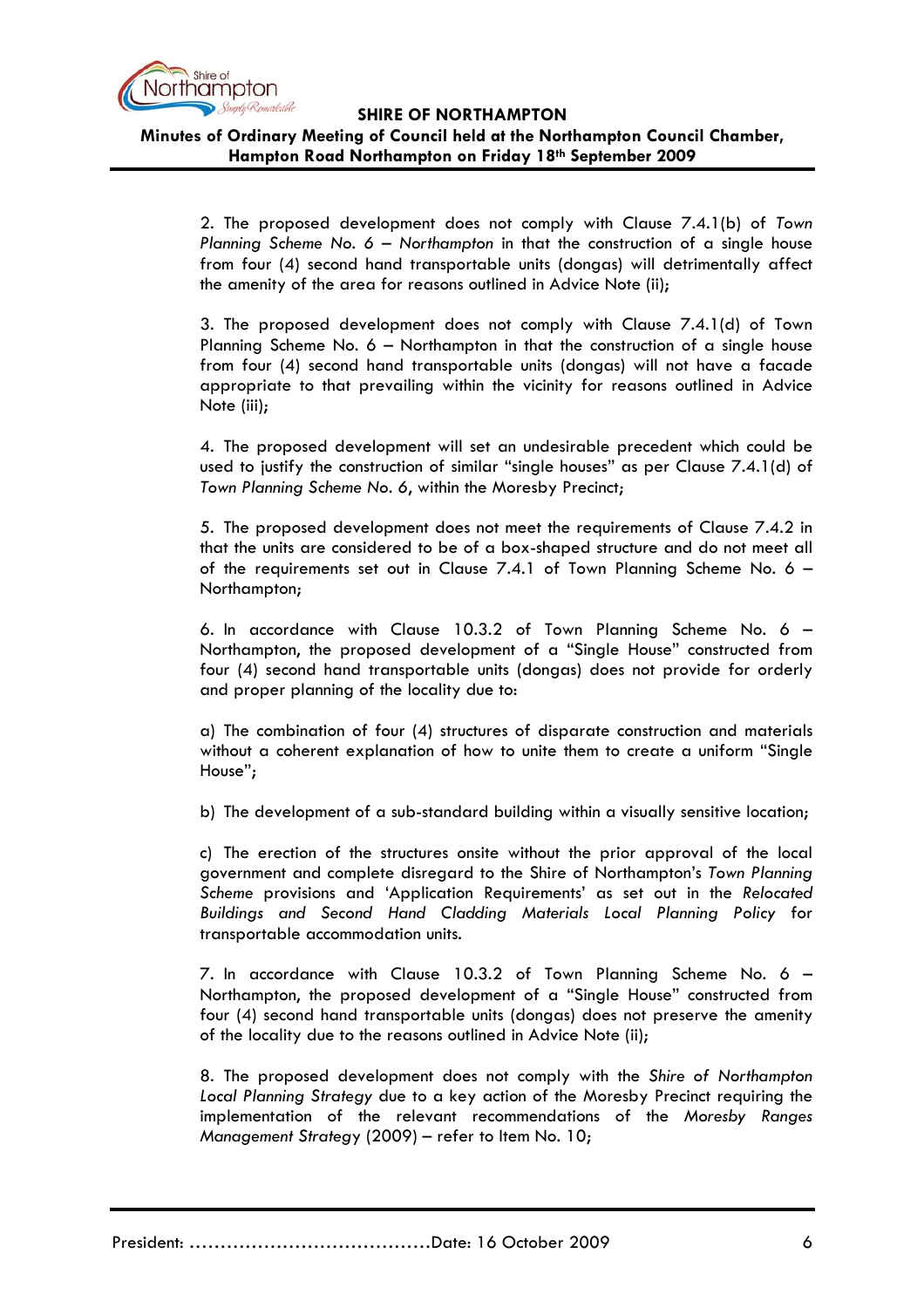

**Minutes of Ordinary Meeting of Council held at the Northampton Council Chamber, Hampton Road Northampton on Friday 18th September 2009**

9. The proposed development does not comply with the *Shire of Northampton Local Planning Strategy* due to a key action of the Moresby Precinct requiring that all future planning, including development proposals continues to protect and enhance the natural environment and natural features that attract tourists and visitors. The proposed development does not enhance the natural features of the Moresby Precinct, instead, it is considered to detract from the amenity of the location due to the development being clearly visible from North West Coastal Highway, which is a major travel route for tourists and visitors.

10. The proposed development does not comply with the key recommendations set out by Section 4.5.2 of the Moresby Ranges Management Strategy (2009) which states:

a) Recommendation No. 45 - *Minimise more intensive land use and development on the flat tops and side slopes and in key view corridors(identified in Map 5) that has the potential to be clearly seen and that would adversely affect the landscape values of the view;*

b) Recommendation No. 46 - *Support land use and development proposals abutting areas of high landscape significance, as identified in Map 6, where it can be demonstrated that the land use and / or development:*

*i. Will not adversely affect the views of the range.* 

c) Recommendation No. 48 - *Ensure that future land use and development maintains the landscape value of the foreground when viewed from major travel routes, and that revegetation and landscaping along and near major travel routes does not affect views of the range from these routes.*

11.The proposed development does not comply with the objective (Clause 1.1) or Clause 2.2 of the Shire of Northampton *Relocated Buildings and Second Hand Cladding Materials Local Planning Policy* as the Applicant has not demonstrated, to the satisfaction of Council, that the use of the second hand buildings will not result in any adverse affect on the amenity or aesthetics of the area in which it is proposed;

12. The proposed development has not complied with the Application Requirements set out in Section 3 of the Shire of Northampton *Relocated Buildings and Second Hand Cladding Materials Local Planning Policy* as follows*:*

a) 3.1- Photographs were not taken and supplied to Council prior to the erection of the development;

b) 3.3- An inspection of the dongas was not undertaken in-situ prior to the transportation of the dongas onto the subject lot and an inspection report was not present to Council prior to placement of the dongas on the subject lot;

c) 3.4- Clear and concise details of works proposed to make the dongas aesthetically acceptable has not been entirely provided to Council. Details lacking as part of the Application for Planning Approval are:

i. Proposed method of enclosing the footings of all dongas;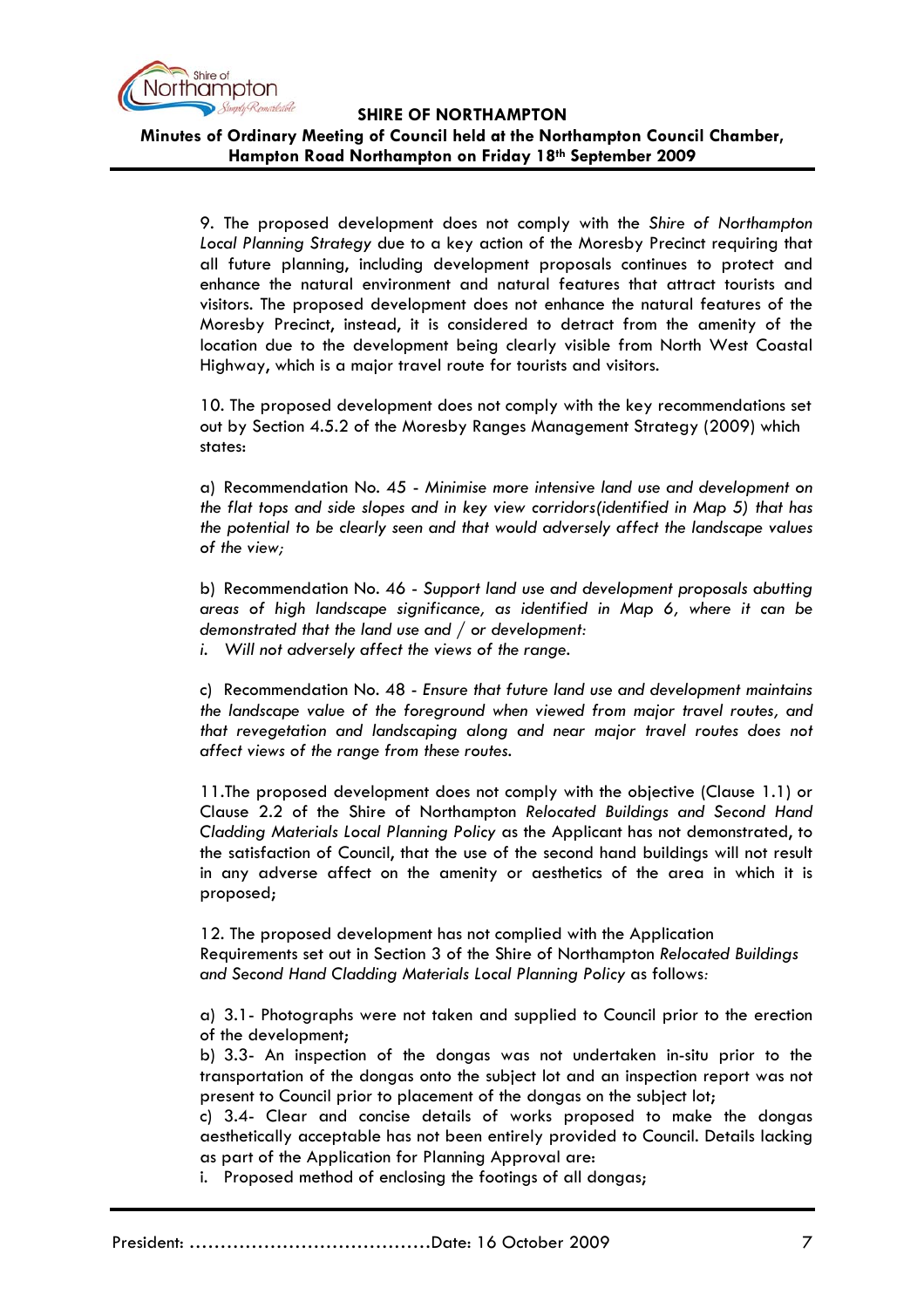

# **Minutes of Ordinary Meeting of Council held at the Northampton Council Chamber, Hampton Road Northampton on Friday 18th September 2009**

- ii. Elevation of proposed roof structures;
- iii. Heights of all elevations;

iv. Proposed treatment to windows, particularly along the north and western elevations; and

v. Proposed landscaping.

d) 3.5- The proposed development is not isolated from the view of significant roads i.e. North West Coastal Highway and therefore asthetics and amenity are relevant to the Application;

e) 3.6- The Applicant did not provide photographs of buildings in the near vicinity of the site upon which the building is proposed.

Advice Notes:

i. In regard to the reason for refusal outlined in Item No. 1 above the Applicant is advised, the dongas are not considered to be in a satisfactory condition for the reasons outlined below:

a) The exterior cladding to all four units is considerably weathered and in a poor condition;

b) The window treatments of all dongas are in a poor condition; and

c) The donga with the northern elevation has poor roof cladding.

ii. In regard to the reason for refusal outlined in Item No. 2 above the Applicant is advised, the dongas will detrimentally affect the amenity of the area due to the following reasons:

a) The wall cladding is not proposed to be of uniform construction and will result in an ad-hoc facade;

b) The footings are not suitably enclosed;

c) There are no remedial treatments proposed to the Ablutions/Storage donga in order to mitigate the appearance of the box-shaped structure;

d) The proposed development is in a prominent location and is clearly visible from a major travel route (North West Coastal Highway); and

e) The dongas are not the same height, which is particularly evident along the northern elevation and therefore creates a disjointed appearance.

iii. In regard to the reason for refusal outlined in Item No. 3 above, the Applicant is advised that the dongas do not have a facade appropriate to that prevailing within the vicinity as other dwellings in the immediate vicinity are of permanent construction and use consistent/uniform materials on the their exterior.

iv. In regard to the reason for refusal outlined in Item No. 5 above, the Applicant is advised, the box-shaped structure is evident in the incorporation of the ablutions/storage donga which is not proposed to be covered with a roof structure to remediate its appearance. The other dongas whilst considered to be somewhat remediated via the proposed roof structure will still be visible as box-shaped structures throughout the inconsistent facades along the exterior elevations.

v. If the Applicant is aggrieved by this determination there is a right (pursuant to the *Planning and Development Act* 2005) to have the decision reviewed by the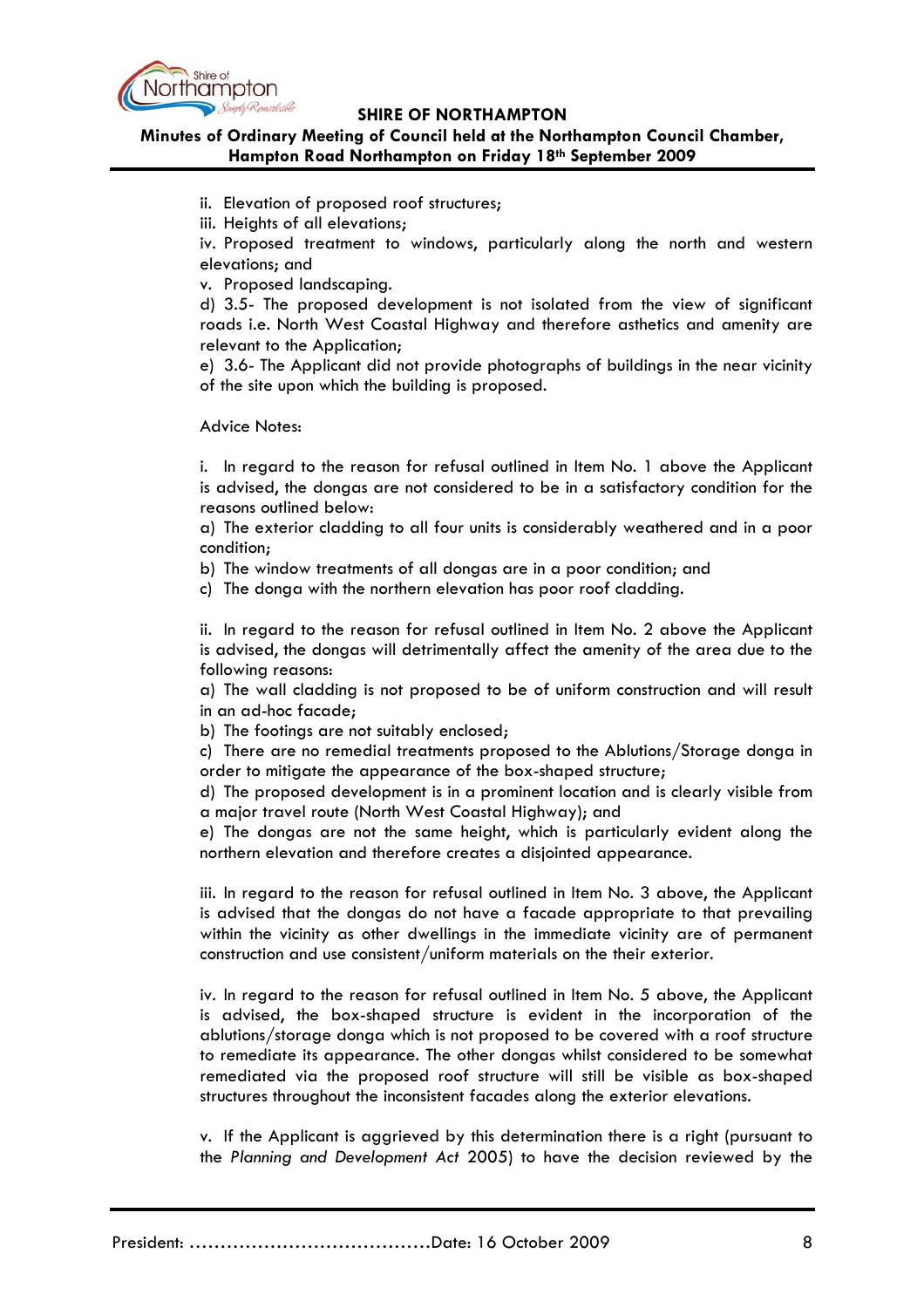

# **Minutes of Ordinary Meeting of Council held at the Northampton Council Chamber, Hampton Road Northampton on Friday 18th September 2009**

State Administrative Tribunal. Such application must be made within 28 days from the date of this notice.

Should the Applicant chose not to exercise their right of Appeal to the State Administrative Tribunal, and do not make arrangements to removed the four (4) dongas from the site within a period of time that is agreed to by the local government, the local government will commence prosecution proceedings again the Applicant for illegal development in accordance with the *Planning and Development Act* 2005.

CARRIED 7/0

| 9.8.3 | INFORMATION ITEM - PROPOSED ECO FLORA RESORT - DUST        |
|-------|------------------------------------------------------------|
|       | STABILISATION - LOT 117 FLORA BOULEVARD, ECO FLORA RESORT, |
|       | KALBARRI (ITEM 6.3.3)                                      |

Noted.

| 9.8.4 | PROPOSED STREET NAME FOR SIXTEEN (16) LOT SUBDIVISION - LOT |
|-------|-------------------------------------------------------------|
|       | 11493 AJANA – KALBARRI ROAD, KALBARRI (ITEM 6.3.4)          |

Moved Cr O SIMKIN, seconded Cr A LINK

That Council:

1. Endorse the street name "Ranch Court" for the road constructed as part of the subdivision of Lot 11493 Ajana Kalbarri Road, Kalbarri (WAPC Ref: 139304) as per Attachment 1 to Item 6.3.1 of the September 2009 Town Planning Report; and

2. Advise Landgate's Geographic Names Committee of this decision.

CARRIED 7/0

9.8.5 PROPOSED EVENT – NORTHAMPTON DIRT DRAGS - LOT 17 BOWES RIVER ROAD, SANDY GULLY (ITEM 6.3.5)

Moved Cr R ALLEN, seconded Cr L PARKER

That Council grant Planning Approval for a special event (dirt drag racing) to be held on Lot 17 Bowes River Road, Sandy Gully subject to the following conditions:

1. This approval is valid from 7.00am Saturday 07 November, 2009 to midnight Saturday 07 November, 2009 with public camping only allowable overnight on Saturday 07 November, 2009;

2. No dogs are permitted on the site during the event;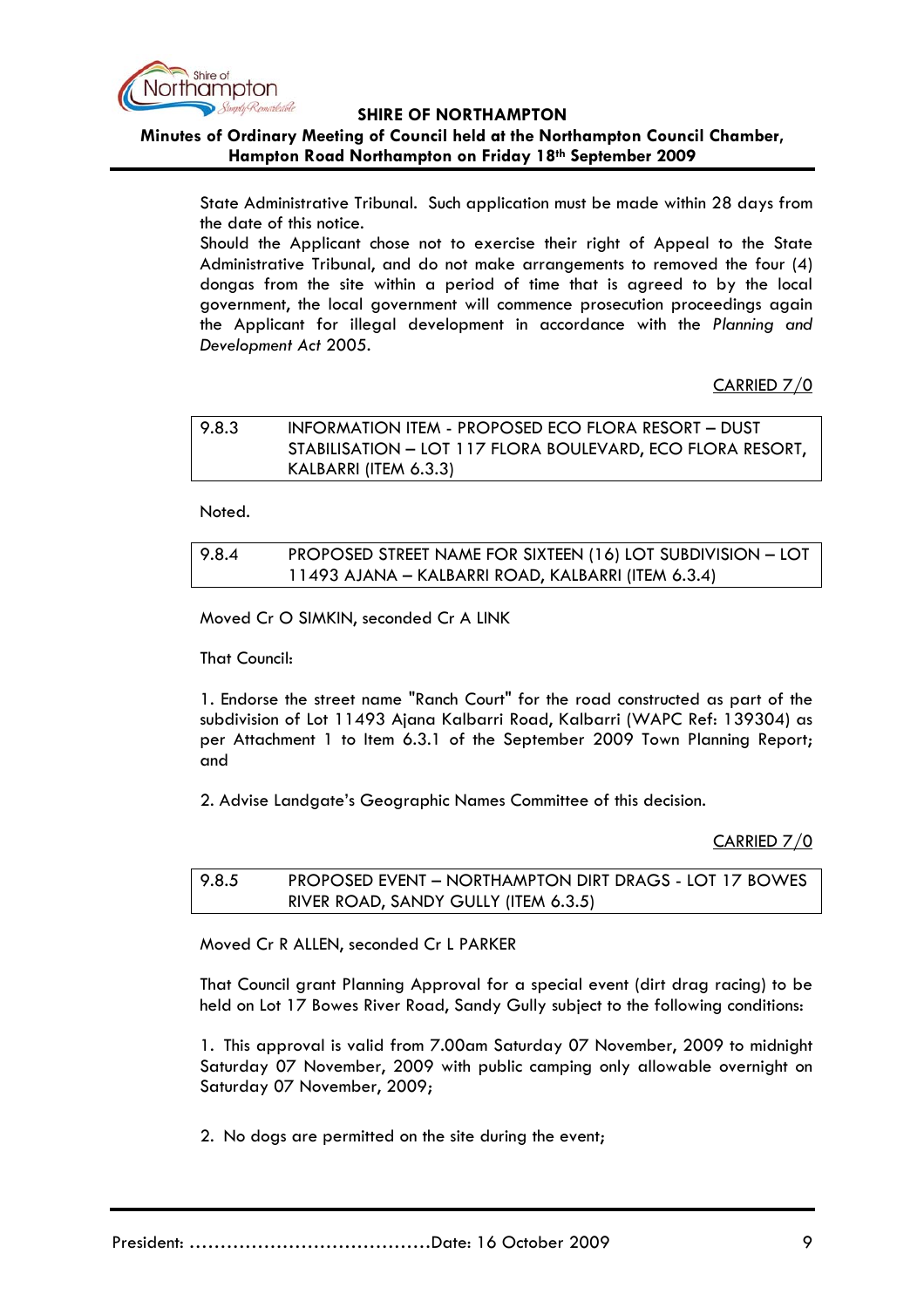

**Minutes of Ordinary Meeting of Council held at the Northampton Council Chamber, Hampton Road Northampton on Friday 18th September 2009**

3. A first-aid facility or St. Johns Ambulance and fire fighting facility shall be provided at the event site and attended by suitably qualified person(s) at all times during the event;

4. Firebreaks are to be provided to the satisfaction of the local government;

5. An emergency vehicle access road to be constructed and maintained to allow for two-wheel drive access;

6. Rubbish bins are to be provided around the event site and removal/clean-up of rubbish shall be undertaken during and immediately upon the conclusion of the event to the satisfaction of the local government;

7. The supply and sale of alcohol in association with the event is NOT permitted unless appropriate licences have been obtained, with the local government to be provided with a copy of such licence(s);

8. The event shall NOT proceed unless appropriate public liability insurance has been obtained, with the local government to be provided with a copy of such liability insurance for competitors and spectators;

9. Portable chemical toilets (or other approved effluent disposal systems) shall be provided at the camping area, the main spectator area and the pit area in accordance with health requirements to the satisfaction of the local government;

10. All car parking areas (spectator, competitor and officials) and camping areas shall be clearly signposted and delineated to the satisfaction of the local government;

11. No camping is permitted within 30m of the nearest definable bank of the Bowes River;

12. The drag racing strip to be delineated and provided with suitable safety barriers to prevent public access;

13. Suitable traffic management measures being undertaken at the intersection of Bowes River Road and Horrocks Road to the satisfaction of the local government;

14. Suitable dust control measures being undertaken to the satisfaction of the local government; and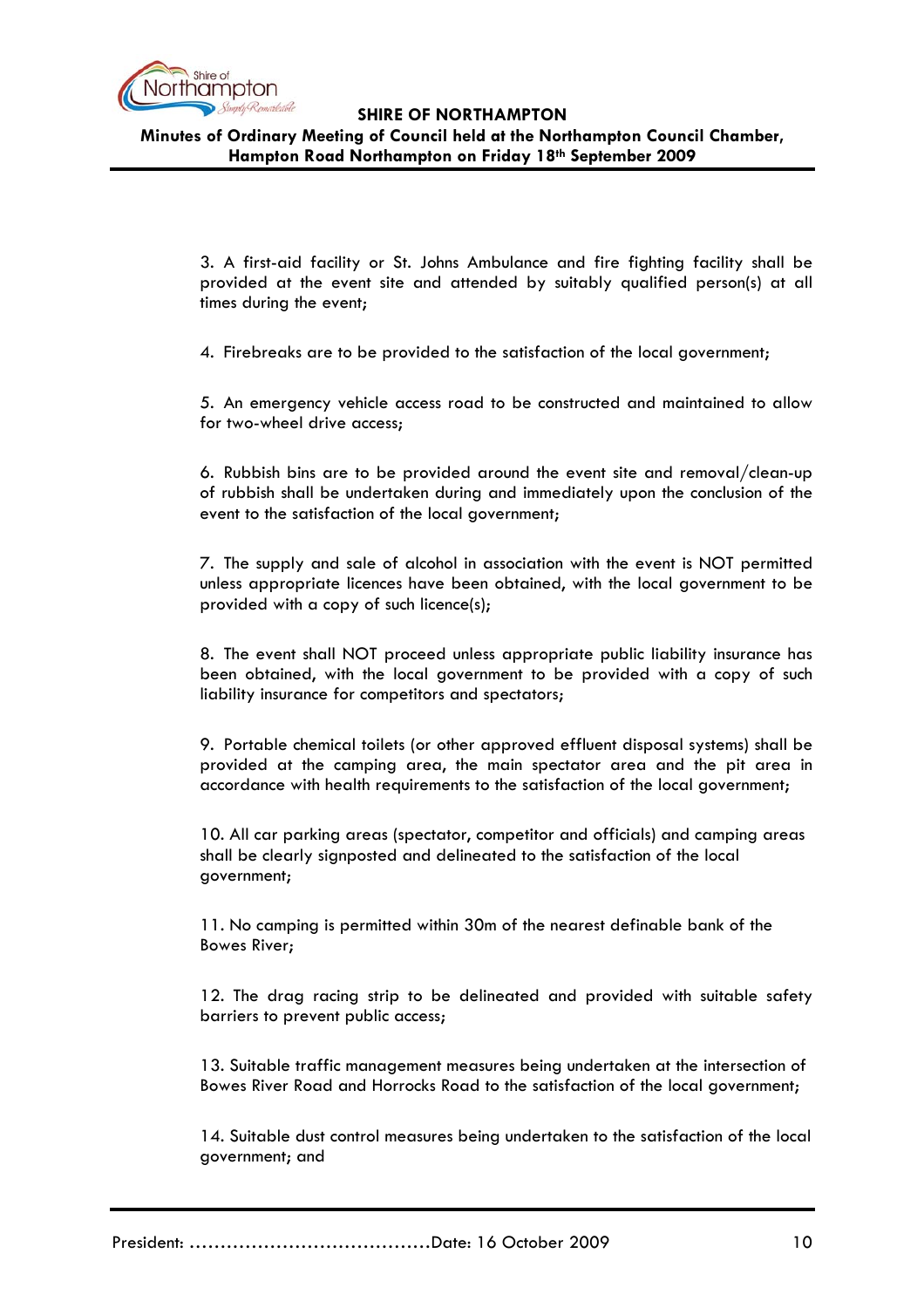

# **Minutes of Ordinary Meeting of Council held at the Northampton Council Chamber, Hampton Road Northampton on Friday 18th September 2009**

15. Any signage not within the event site is subject to further approval by the local government. Advice Notes

1. Any permanent buildings proposed on-site require building licence approval(s);

2. The Applicant should further liaise with Council's building/environmental health officer and the local police;

3. In granting this approval it should not be construed that further annual approvals will be granted, and in determining further applications the local government will take into consideration the level of management of the event and any complaints received regarding the event; and

4. The Police Act 1892 states:

*42. Police may enter places of public entertainment and remove certain people*

 *Any officer or constable of the Police Force may enter into any house, room, premises, or place where any public table, board, or ground is kept for playing billiards, bagatelle, bowls, fives, rackets, quoits, skittles, or ninepins, or any game of the like kind, when and so often as any such member shall think proper; and may enter into any house, room, or place kept or used in the said State for any theatrical or any public entertainments, or exhibitions, or for any show of any kind whatsoever, whether admission thereto is obtained by payment of money or not, at any time when the same shall be open for the reception of persons resorting thereto and may remove from such house, room, or place any common prostitute, or reputed thief, or other loose, idle, or disorderly person who shall be found therein; and* 

5. In regard to Condition No. 7 above, the Applicant is required to obtain a Section 39 and 40 Certificate from the local government, and any other approvals as may be required by other Authorities.

CARRIED 7/0

| 9.8.6 | SUMMARY OF PLANNING INFORMATION ITEMS (ITEM 6.3.6) |  |
|-------|----------------------------------------------------|--|
|-------|----------------------------------------------------|--|

Noted.

### 9.8.7 PROPOSED LOCAL PLANNING POLICY – DETAILED AREA PLAN SETTLERS HILL ESTATE – LOT 71 (NO. 37) SECOND AVENUE, NORTHAMPTON (ITEM 6.3.7)

Moved Cr P GLIDDON, seconded Cr A LINK

That Council, pursuant to Clause 11.6 of Town Planning Scheme No. 6:

1. Adopt for final approval the Local Planning Policy "Detailed Area Plan – Settlers Hill Estate" Lot 71 (No. 37) Second Avenue, Northampton.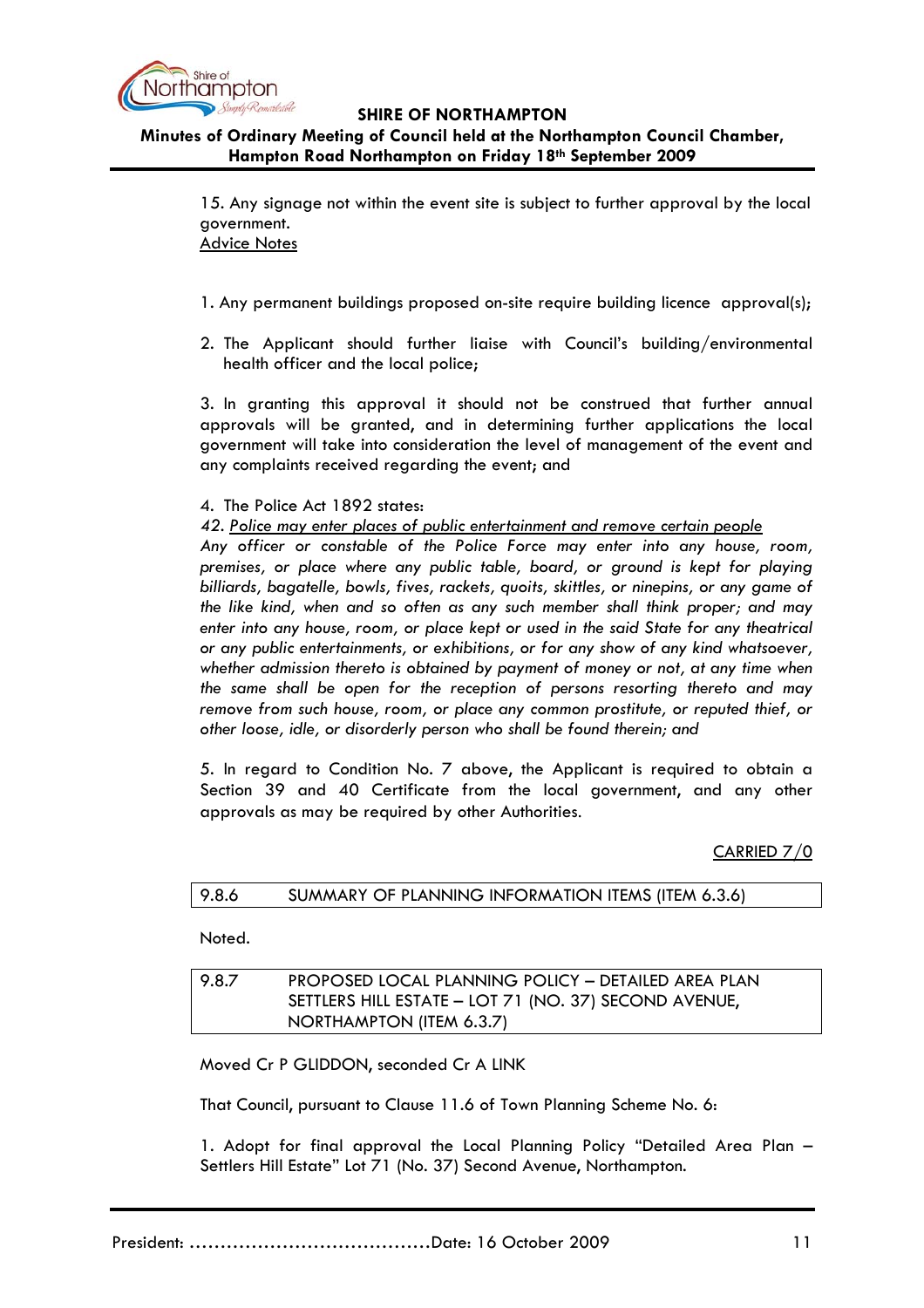

### **SHIRE OF NORTHAMPTON Minutes of Ordinary Meeting of Council held at the Northampton Council Chamber, Hampton Road Northampton on Friday 18th September 2009**

CARRIED 7/0

## **9.9 FINANCE REPORT**

9.9.1 ACCOUNTS FOR PAYMENT (ITEM 6.4.1)

Moved Cr P GLIDDON, seconded Cr L PARKER

That Municipal Fund Cheques 18028 to 18060 inclusive, totalling \$104,168.39; Municipal EFT payments numbered EFT6863 to EFT6948 inclusive totalling \$306,880.13, Direct Credits numbered GJ02-01,03,04,05 totalling \$826.79 and Trust Fund Cheque 1730 to 1732 totalling \$1,208.00, be passed for payment and the items therein be declared authorised expenditure.

CARRIED BY AN ABSOLUTE MAJORITY 7/0

# 9.9.2 MONTHLY FINANCIAL STATEMENTS (ITEM 6.4.2)

Moved Cr E SIMKIN, seconded Cr A LINK

That Council adopts the Monthly Financial Report for the period ending 31 July & 31 August 2009 and notes any material variances greater than \$5,000

CARRIED 7/0

# 9.9.3 YOUTH DEVELOPMENT OFFICER – KALBARRI (ITEM 6.4.3)

Moved Cr O SIMKIN, seconded Cr R ALLEN

That Council approve the authorised expenditure of \$22,000 (Inc GST) for the provision of a Youth Development Officer in Kalbarri.

#### CARRIED BY ABSOLUTE MAJORITY 7/0

# **9.10 ADMINISTRATION AND CORPORATE REPORT**

### 9.10.1 SPECIAL MEETING – SWEARING IN OF NEW COUNCILLORS. ELECTION OF PRESIDENT, DEPUTY PRESIDENT AND MEMBERS OF COMMITTEES (ITEM 6.5.1)

Moved Cr E SIMKIN, seconded Cr L PARKER

That a Special meeting of Council be held Tuesday 20 October 2009 commencing at 9.30am to be held at the Northampton Council Chamber, Hampton Road Northampton, with the order of Business to be: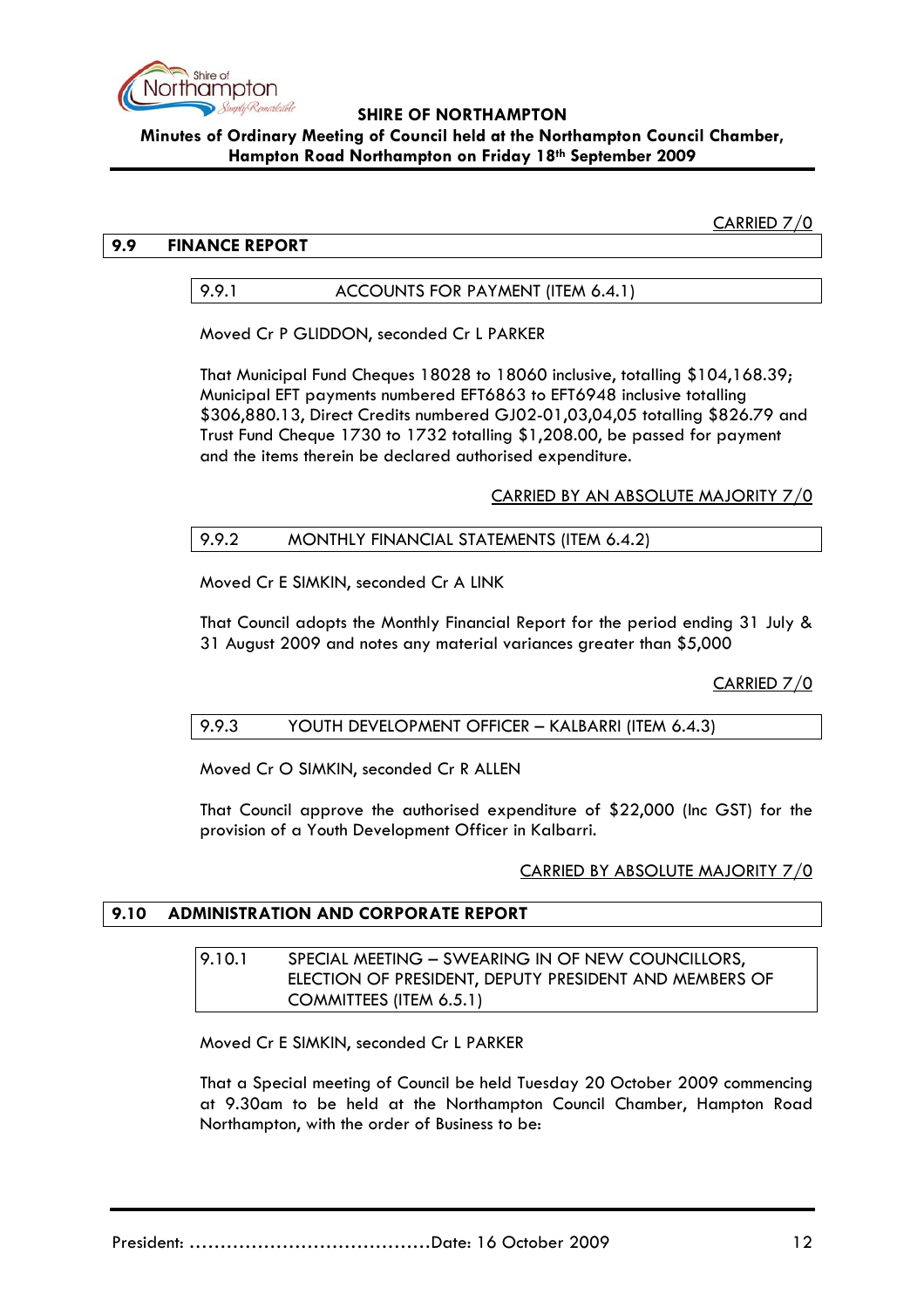

**Minutes of Ordinary Meeting of Council held at the Northampton Council Chamber, Hampton Road Northampton on Friday 18th September 2009**

- 1. Swearing in of Councillors
- 2. Election of President
- 3. Election of Deputy President
- 4. Election of Committees
- 5. Election/Appointment of Delegates

CARRIED 7/0

### 9.10.2 TENDER 7/2009 – KALBARRI OVAL REDEVELOPMENT (ITEM 6.5.2)

Moved Cr L PARKER, seconded Cr O SIMKIN

That Council

1. Award the tender for the resurfacing of the Kalbarri Oval to Geraldton Turf Farms at a cost of \$160,000 GST exclusive.

2. That Council accept the quote submitted by Great Northern Rural Services for the bore upgrade and water storage for \$73,015.

CARRIED 7/0

Mr Garry Keeffe, Chief Executive Officer declared an interest in item 6.5.3 as the land is to be sold to the CEO. As the decision to proceed with the project was made at the May meeting, the CEO remained in the meeting to discuss the proposal.

# 9.10.3 PURCHASE OF COUNCIL LAND FOR CEO RESIDENCE (ITEM 6.5.3)

Moved Cr O SIMKIN, seconded Cr P GLIDDON

That Council commit to:

1. Selling proposed Lot 4 of the old school oval subdivision as per attached plan to Mr Garry Keeffe at the cost price to develop the lot subject to the requirements of the Local Government Act.

2. Provide to Mr Garry Keeffe a self supporting loan for the purchase of the lot and construction of a residence subject to agreements being entered into as per legal advice received.

CARRIED 7/0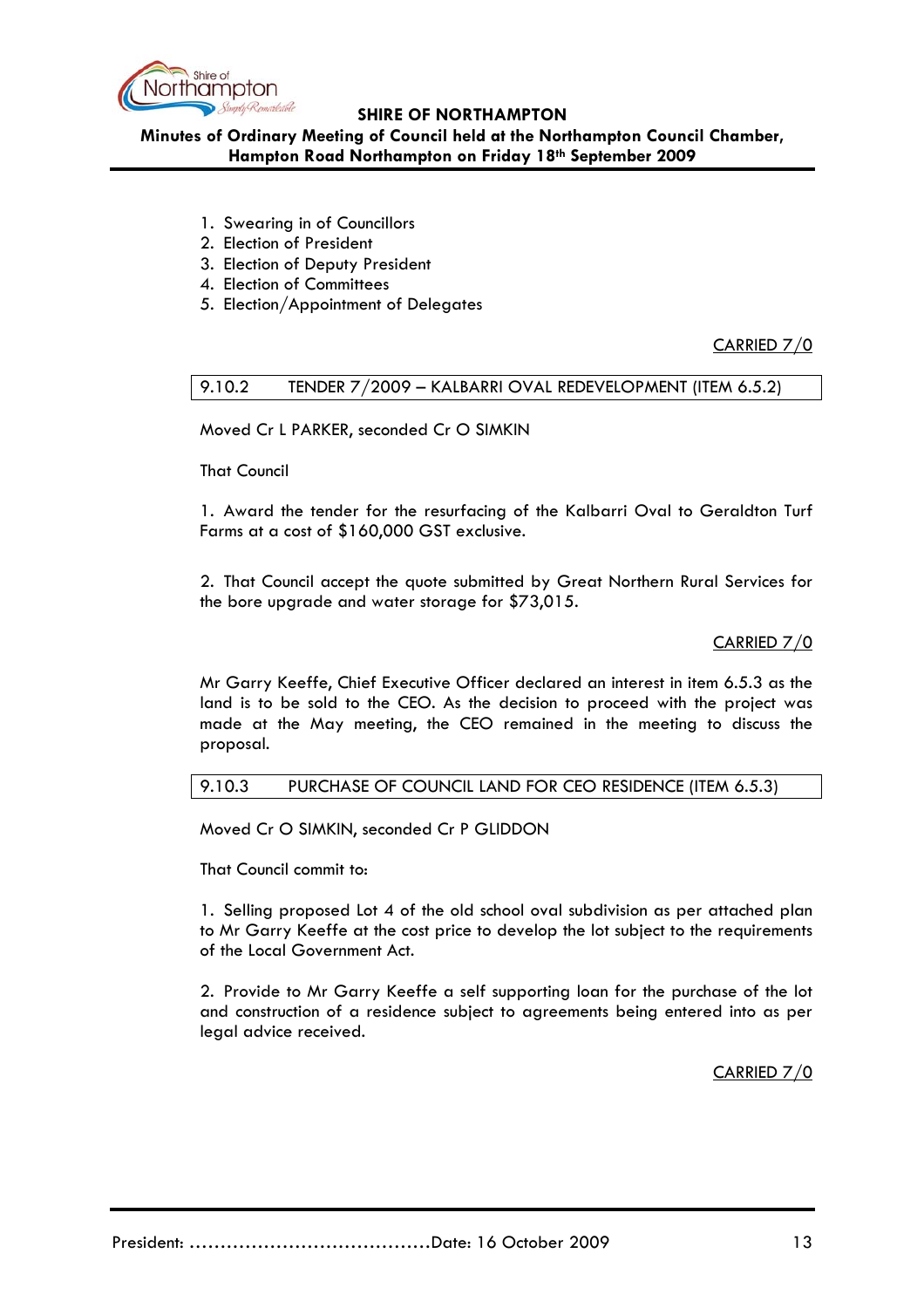

**Minutes of Ordinary Meeting of Council held at the Northampton Council Chamber, Hampton Road Northampton on Friday 18th September 2009**

#### 9.10.4 HORROCKS BEACH FORESHORE EROSION (ITEM 6.5.4)

Moved Cr O SIMKIN, seconded Cr R ALLEN

That Council accept the fee proposal and engage GHD Pty Ltd to undertake Stage 1 at a cost of \$10,420 (GST exclusive) and Stage 2 at a cost of \$23,850 (GST exclusive) of the Scope of Works to provide a long term solution for erosion at the Horrocks foreshore and the sale of land funds be utilised for these works.

#### CARRIED BY ABSOLUTE MAJORITY 7/0

#### 9.10.5 LONG VEHICLE TRUCK COMBINATION PERMITS (ITEM 6.5.5)

Moved Cr R ALLEN, seconded Cr O SIMKIN

That Council provide consent to the following persons to operate a truck combination not exceeding 27.5m on the roads as specified:

Ben Williams

Operate on Parker onto Wundi, Mitchell and Harvey Roads.

Greg Teakle

Operate on Mitchell, Rosehill and Suckling Roads.

Espinos Sand Supplies

Operate on Diepeveen, Wickens, East Ajana, Horry and Harvey Roads

Andrew Teakle Operate on Rosehill and Mitchell Roads

and be subject to the following conditions:

1. truck combination/s not to exceed 80km/hr speed limit;

2. truck combination/s not to be used on any unsealed roads during wet weather periods;

3. truck combination/s not to operate during school bus operating times on roads where a school bus operates;

4. lights to be on low beam at all times;

5. obtaining the required approval from Main Roads WA and compliance to all conditions imposed by Main Roads WA.

6. Permission is from now until 31st March 2010.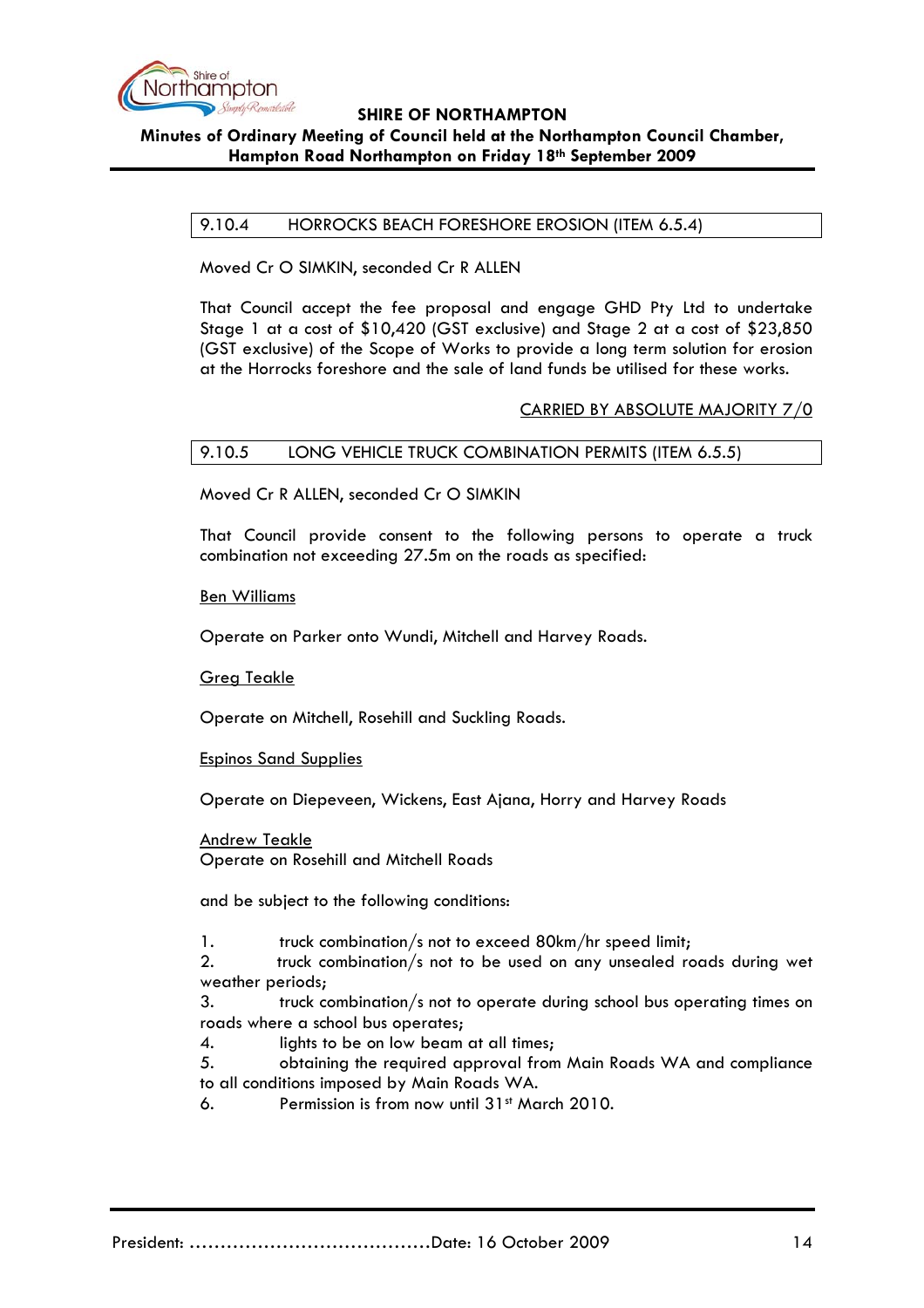

**Minutes of Ordinary Meeting of Council held at the Northampton Council Chamber, Hampton Road Northampton on Friday 18th September 2009**

That Chief Executive Officer be given delegated authority to renew approvals for application to operate extra mass, long vehicle and road trains (to a minimum of 36.5m) truck combinations on Council roads that are not approved under Main Roads network routes, to operators that have previously been approved and have not breached any conditions for such combination uses.

### CARRIED BY ABSOLUTE MAJORITY 7/0

### 9.10.6 MID WEST TOP STUDENT AWARDS (ITEM 6.5.6)

Moved Cr L PARKER, seconded Cr E SIMKIN

That due to the Council committing to education scholarships directed at residents from the Shire that Council not participate in the sponsoring of the Mid West Top Student Awards 2009.

CARRIED 7/0

#### 9.10.7 ILLEGAL STRUCTURES - RESERVE 12996 (ITEM 6.5.7)

### Moved Cr O SIMKIN, seconded Cr L PARKER

That Council serve a notice in accordance with Section 31 of Local Laws relating to Foreshores and Reserves, by attachment of notice on the storage structures, for the removal of storage structures and their contents.

If the storage structures and contents are not removed within 24 hours of the notice being issued then Council management arrange for the removal of the structures and impound them and any goods contained within the structures.

CARRIED 7/0

#### 9.10.8 DISPLAY FLAGS – NORTHAMPTON CARAVAN PARK (ITEM 6.5.8)

Moved Cr P GLIDDON, seconded Cr A LINK

That Council approve of the location of no more than eight flags/banners on the un-leased portion of Lot 123 subject to the following conditions:

- 1 Flags/Banners to be kept in a neat and tidy state at all times.
- 2 Flags/Banners not to have any advertising placed upon them.
- 3 Should the flags/banners become in state of disrepair the Council has the right to remove the flags.
- 4 That upon the completion of the sale of the caravan park to Mr Leggett that the flags/banners be allowed to remain in their current location.
- 5 That Council accepts no liability for any injury that may occur at this site.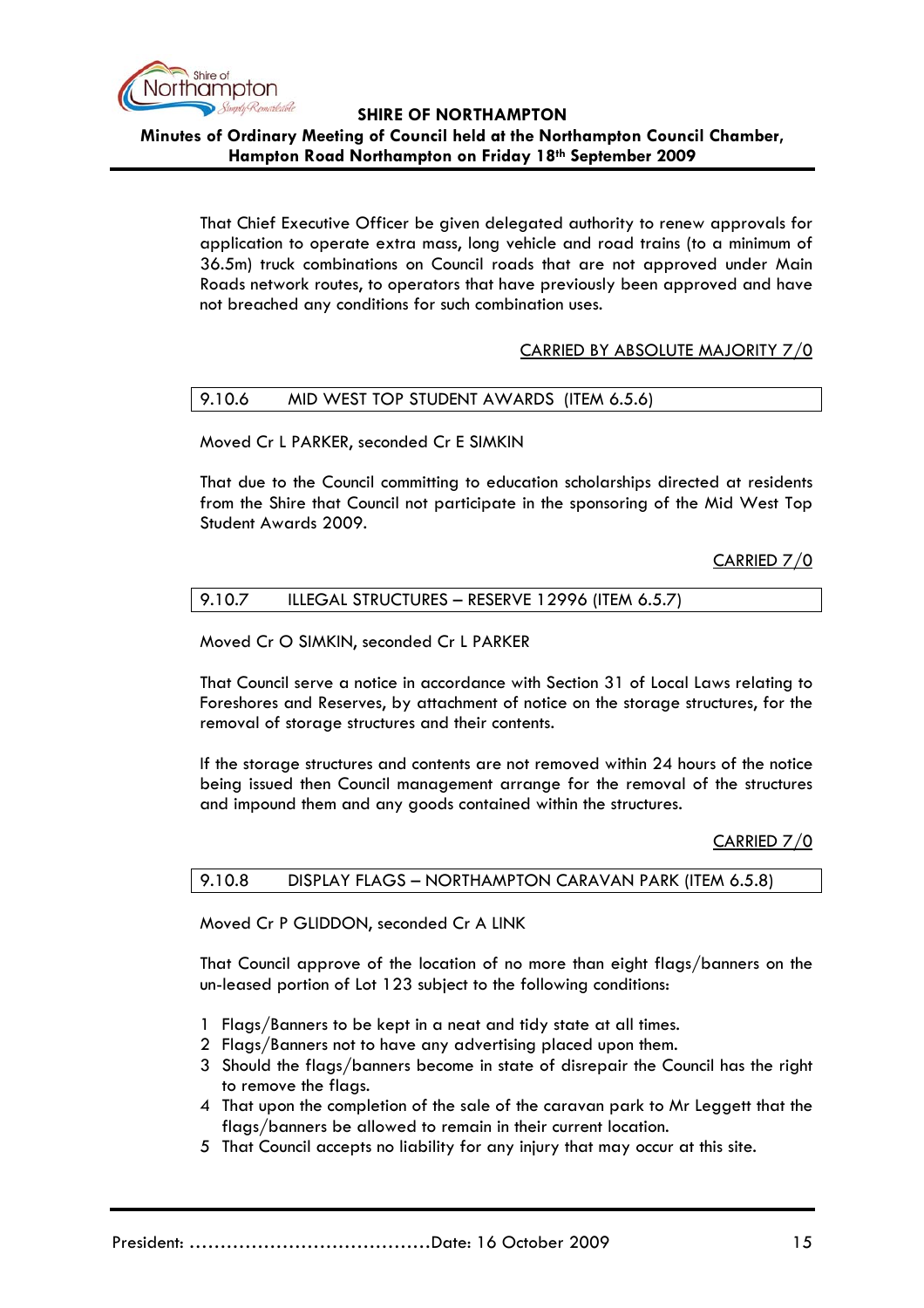

### **Minutes of Ordinary Meeting of Council held at the Northampton Council Chamber, Hampton Road Northampton on Friday 18th September 2009**

#### CARRIED 7/0

#### 9.10.9 REQUEST FOR FINANCIAL SUPPORT (ITEM 6.5.9)

Moved Cr E SIMKIN, seconded Cr A LINK

That Council advise the Northampton Friends of the Railway that their request for financial assistance is declined as one of the conditions of Council's when the precinct was first created was that it would be at no cost to Council.

CARRIED 7/0

#### **9.11 PRESIDENTS REPORT**

Nil.

# **9.12 COUNCILLORS REPORT**

### 9.12.1 Cr L PARKER

Since the last Council meeting Cr L Parker reported on his attendance at the following:

- River Road project meeting.
- Kalbarri PCYC meeting.
- Kalbarri Sport & Recreation meeting.
- Kalbarri Development Association AGM Quorum was not met twice and has been place into a 6 month recess.

#### 9.12.2 Cr A LINK

Since the last Council meeting Cr A Link reported on her attendance to

• Water Corporation information session on Waste Water Management at the Kalbarri District High School.

#### 9.12.3 CR P GLIDDON

Since the last Council meeting Cr Gliddon reported on her attendance to the following:

- Kalbarri Visitor Centre AGM.
- Official opening of the Kalbarri Arts & Crafts Exhibition.
- Planning meeting for the Kalbarri Sculpture Exhibition to be held at Rainbow Jungle in Kalbarri.
- Kalbarri Development Association AGM.

### **9.13 INFORMATION BULLETIN**

President: …………………………………Date: 16 October 2009 16